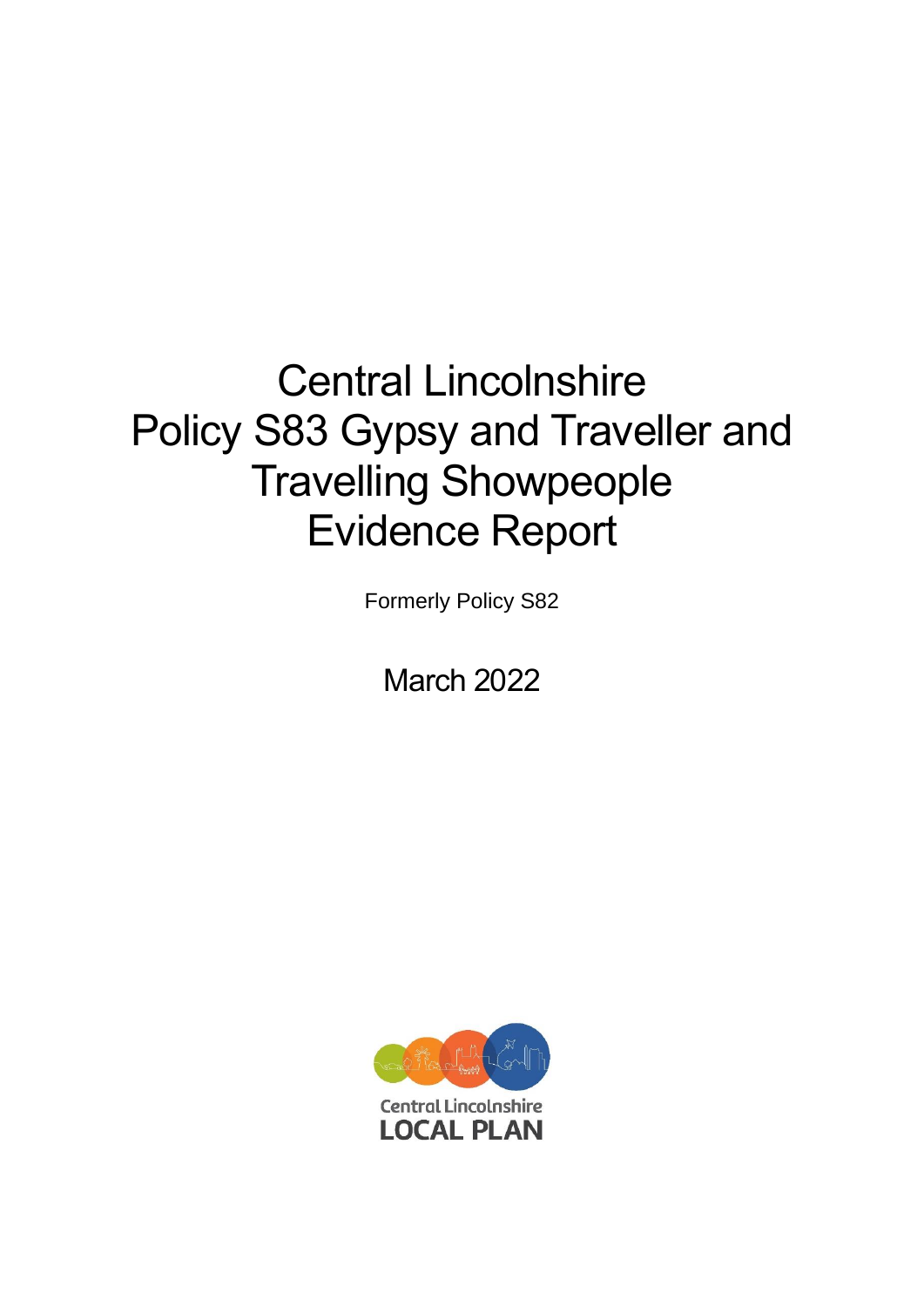## **Contents**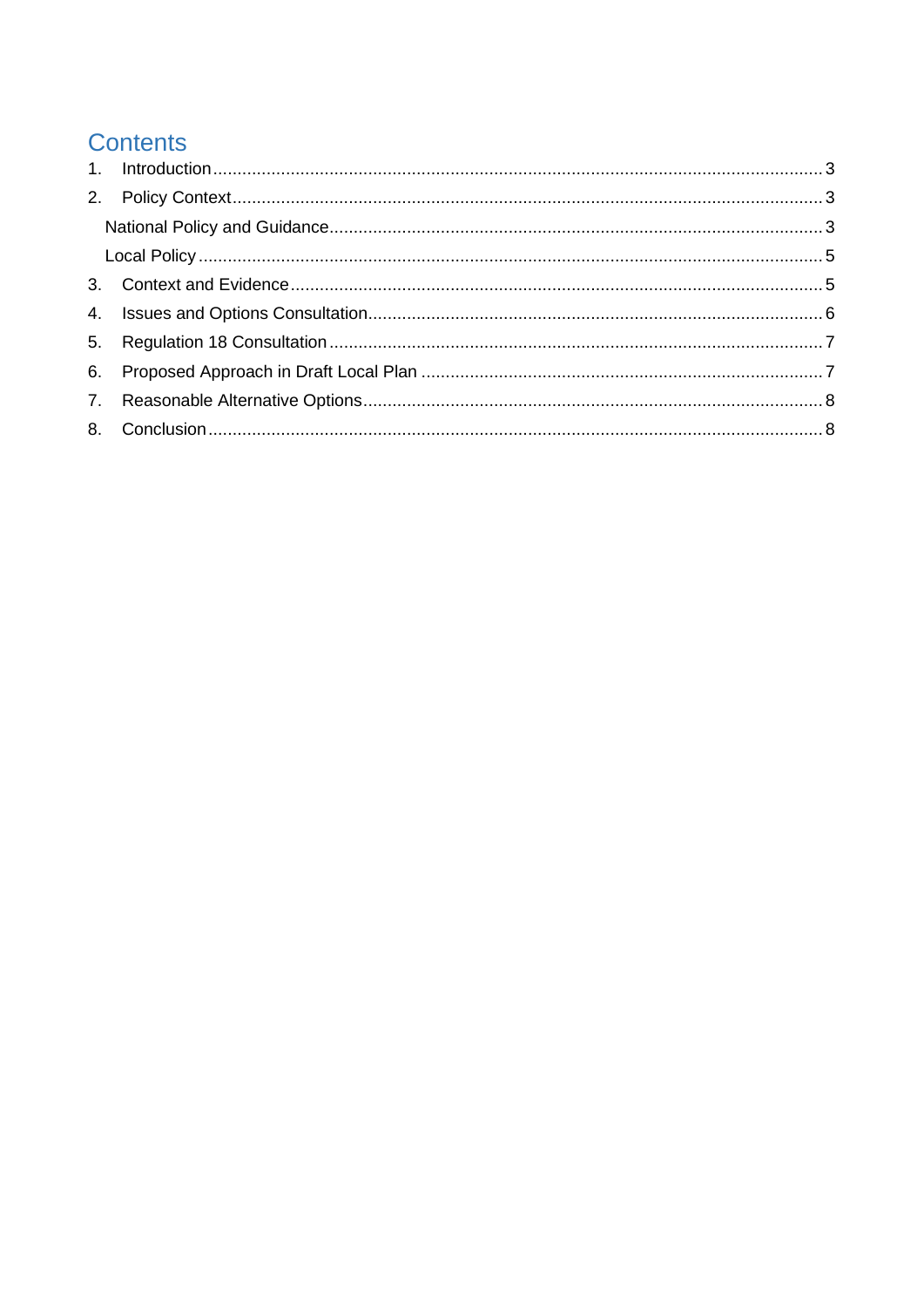### <span id="page-2-0"></span>1. Introduction

- 1.1. The Central Lincolnshire Local Plan is being updated since the first Local Plan for Central Lincolnshire, an area covering the districts of City of Lincoln, North Kesteven and West Lindsey, was adopted in April 2017.
- 1.2. This Evidence Report (which is one of a collection) provides background information and justification for Policy S83 Gypsy and Traveller and Travelling Show People, which relates to the provision of meeting accommodation needs.

#### <span id="page-2-1"></span>2. Policy Context

#### National Policy and Guidance

<span id="page-2-2"></span>2.1. Chapter 5, Delivering a Sufficient Supply of Homes of the National Planning Policy Framework [NPPF] (2021) sets out the requirements. Paragraph 62 sets out:

*"Within this context, the size, type and tenure of housing needed for different groups in the community should be assessed and reflected in planning policies (including, but not limited to, those who require affordable housing, families with children, older people, students, people with disabilities, service families, travellers <sup>27</sup> people who rent their homes and people wishing to commission or build their own homes<sup>28</sup>)."*

2.2. The Planning Practice Guidance (PPG), which is a live working document, includes guidance on meeting the needs of different types of housing.

#### *"***Addressing the need for different types of housing**

*How do the housing need of particular groups relate to overall housing need calculated using the standard method?*

*The standard method for assessing local housing need identifies an overall minimum average annual housing need figure but does not break this down into the housing need of individual groups. This guidance sets out advice on how planmaking authorities should identify and plan for the housing needs of particular groups of people.*

*This need may well exceed, or be proportionally high in relation to, the overall housing need figure calculated using the standard method. This is because the needs of particular groups will often be calculated having consideration to the whole population of an area as a baseline as opposed to the projected new households which form the baseline for the standard method. How can needs of different groups be planned for?*

*Strategic policy-making authorities will need to consider the extent to which the identified needs of specific groups can be addressed in the area, taking into account:*

*<sup>28</sup> Under section 1 of the Self Build and Custom Housebuilding Act 2015, local authorities are required to keep a register of those seeking to acquire serviced plots in the area for their own self-build and custom house building. They are also subject to duties under sections 2 and 2A of the Act to have regard to this and to give enough suitable development permissions to meet the identified demand. Self and custom-build properties could provide market or affordable housing.*

<sup>27</sup> *Planning Policy for Traveller Sites sets out how travellers' housing needs should be assessed for those covered by the definition in Annex 1 of that document.*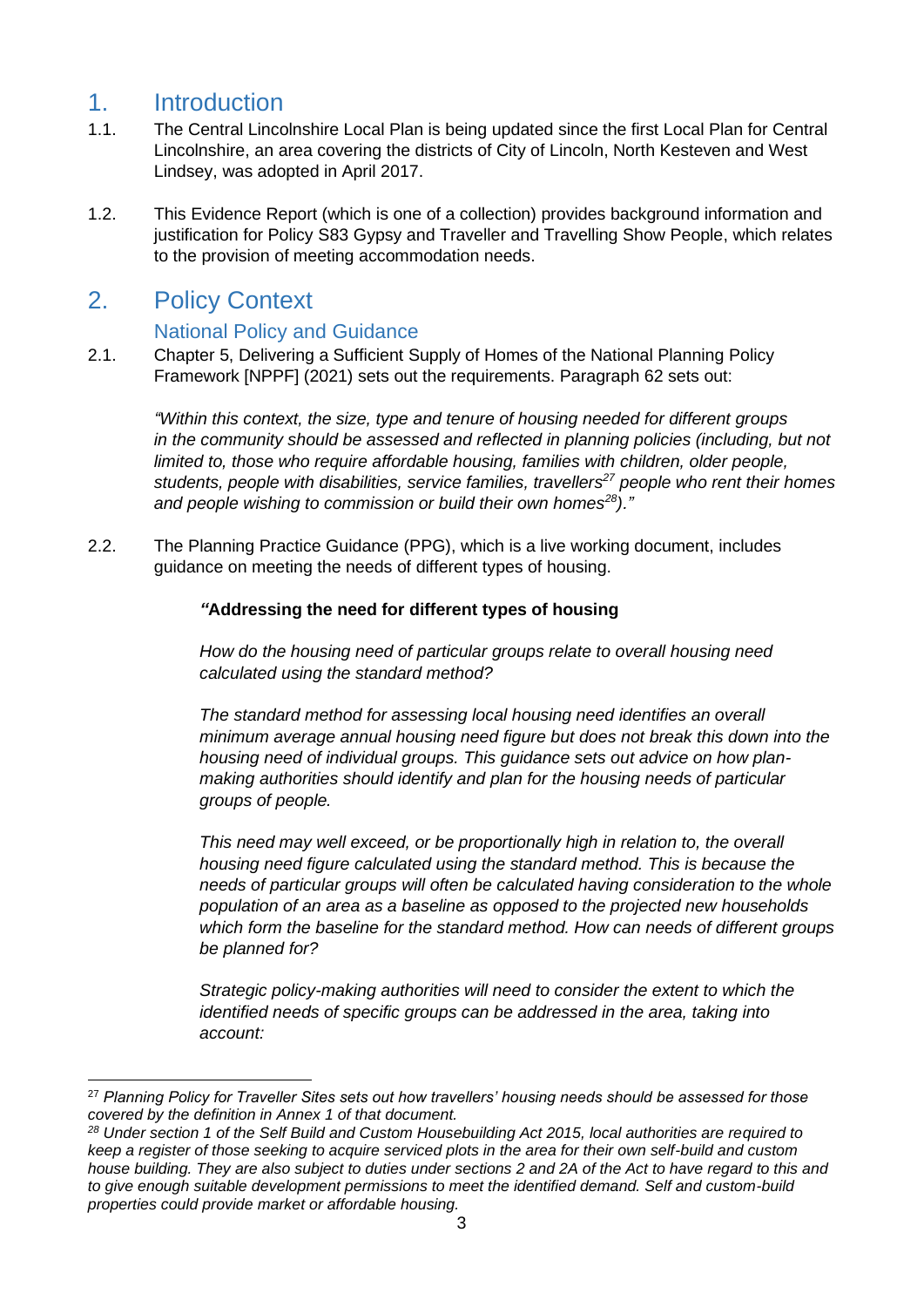*•the overall level of need identified using the standard method (and whether the evidence suggests that a higher level of need ought to be considered); •the extent to which the overall housing need can be translated into a housing requirement figure for the plan period; and •the anticipated deliverability of different forms of provision, having regard to viability.*

*Authorities must also consider the implications of their duties under the Equality Act 2010, including the Public Sector Equality Duty.*

*Further advice in relation to the housing needs of specific groups is provided in other sections of this guidance, see the separate guidance on older and disabled people, and the Planning policy for traveller sites.*

*Plan-making authorities should assess the need for housing of different groups and reflect this in planning policies.*

*When producing policies to address the need of specific groups, plan-making authorities will need to consider how the needs of individual groups can be addressed having regard to deliverability.*

*The household projections that form the baseline of the standard method are inclusive of all households including travellers as defined in Planning policy for traveller sites.*

*Paragraph: 001 Reference ID: 67-001-20190722 Revision date: 22 07 2019"*

2.3. The government has also produced the Planning Policy for Traveller Sites, released in August 2015 which should be read in conjunction with the NPPF and NPG. This document sets out some additional policy advice regarding traveller sites.

> *"Paragraph 13. Local planning authorities should ensure that traveller sites are sustainable economically, socially and environmentally. Local planning authorities should, therefore, ensure that their policies:*

*a) promote peaceful and integrated co-existence between the site and the local community* 

*b) promote, in collaboration with commissioners of health services, access to appropriate health services* 

*c) ensure that children can attend school on a regular basis* 

*d) provide a settled base that reduces both the need for long-distance travelling and possible environmental damage caused by unauthorised encampment* 

*e) provide for proper consideration of the effect of local environmental quality (such as noise and air quality) on the health and well-being of any travellers that may locate there or on others as a result of new development* 

*f) avoid placing undue pressure on local infrastructure and services* 

*g) do not locate sites in areas at high risk of flooding, including functional floodplains, given the particular vulnerability of caravans* 

*h) reflect the extent to which traditional lifestyles (whereby some travellers live and work from the same location thereby omitting many travel to work journeys) can contribute to sustainability."*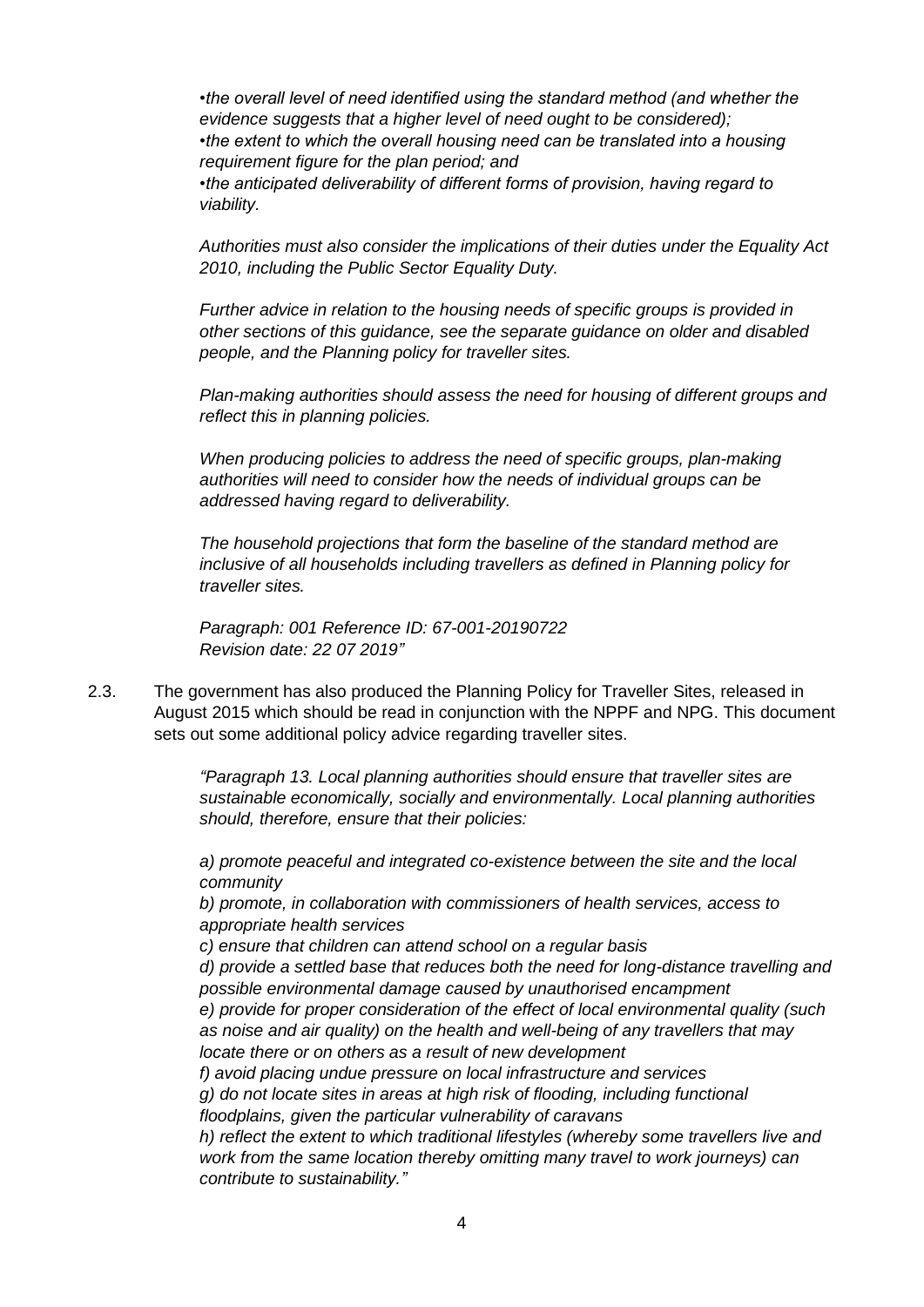#### Local Policy

- <span id="page-4-0"></span>2.4. Policy LP56: Gypsy and Traveller and Travelling Showpeople Accommodation sets out the policy provision for Central Lincolnshire in meeting the needs accommodation needs for Gypsy and Traveller and Travelling Showpeople.
- 2.5. LP56 of the current local policy was based on the evidence put together from the Gypsy and Traveller Accommodation Assessment (GTAA) (2013). The policy sets out details of the sites being allocated within Central Lincolnshire. The second part of the policy sets out a criteria-based framework for assessing applications on non-allocated sites.

#### <span id="page-4-1"></span>3. Context and Evidence

- 3.1. The Central Lincolnshire authorities commissioned RRR Consultancy Ltd to complete a Gypsy and Traveller Accommodation Assessment (GTAA). The final report was published in February 2020.
- 3.2. The report details the findings in relation to the number of pitches both existing and projected to be needed. This incorporated collecting data from a range of sources including interviews with Travellers, Ministry Housing Communities and Local Government (MHCLG) data and Lincolnshire County Council monitoring and enforcement records.
- 3.3. Within the report, paragraph 1.10 summed up the following key statistics: 111 pitches in Central Lincolnshire, 50 occupied authorised private pitches, 26 occupied local authority manage pitches, 18 vacant pitches, 13 Local authorities and 5 private sites, 11 potential pitches (with planning but not yet used), 10 on private land, 1 on a local authority site and 4 transit pitches and 2 pitches on unauthorised development.
- 3.4. Importantly the GTAA also identified the projected need for Gypsy and Traveller sites in Central Lincolnshire throughout the plan period. This was detailed in Table S5 of the GTAA as replicated below. The report also confirmed that there was no identified need relating to Travelling Showpeople in the plan period across Central Lincolnshire.

| Table S.1: Summary of accommodation needs 2019-40 (pitches) |                          |                               |  |  |
|-------------------------------------------------------------|--------------------------|-------------------------------|--|--|
| Period                                                      | <b>Ethnic definition</b> | PPTS 2015 definition          |  |  |
| <b>Total 2019-24</b>                                        | 5                        | -4                            |  |  |
| <b>Total 2024-29</b>                                        | 10                       | 10                            |  |  |
| <b>Total 2029-34</b>                                        | 11                       | 11                            |  |  |
| <b>Total 2034-40</b>                                        | 15                       | 15                            |  |  |
| <b>Total 2019-40</b>                                        | 41<br>$\sim$             | 32<br>$- - - - - - - - - - -$ |  |  |

Source: GTAA 2020

- 3.5. There were also a number of planning policy recommendations included within the report as follows:
	- Implement corporate policy to provide negotiated stopping arrangements to address unauthorised encampments for set periods of time at agreed locations.
	- To liaise with owners of the small, privately owned sites to determine how they could expand the number of pitches to meet the family's accommodation needs.
	- To consider how the accommodation needs can be met by expanding existing provision and/or providing new sites.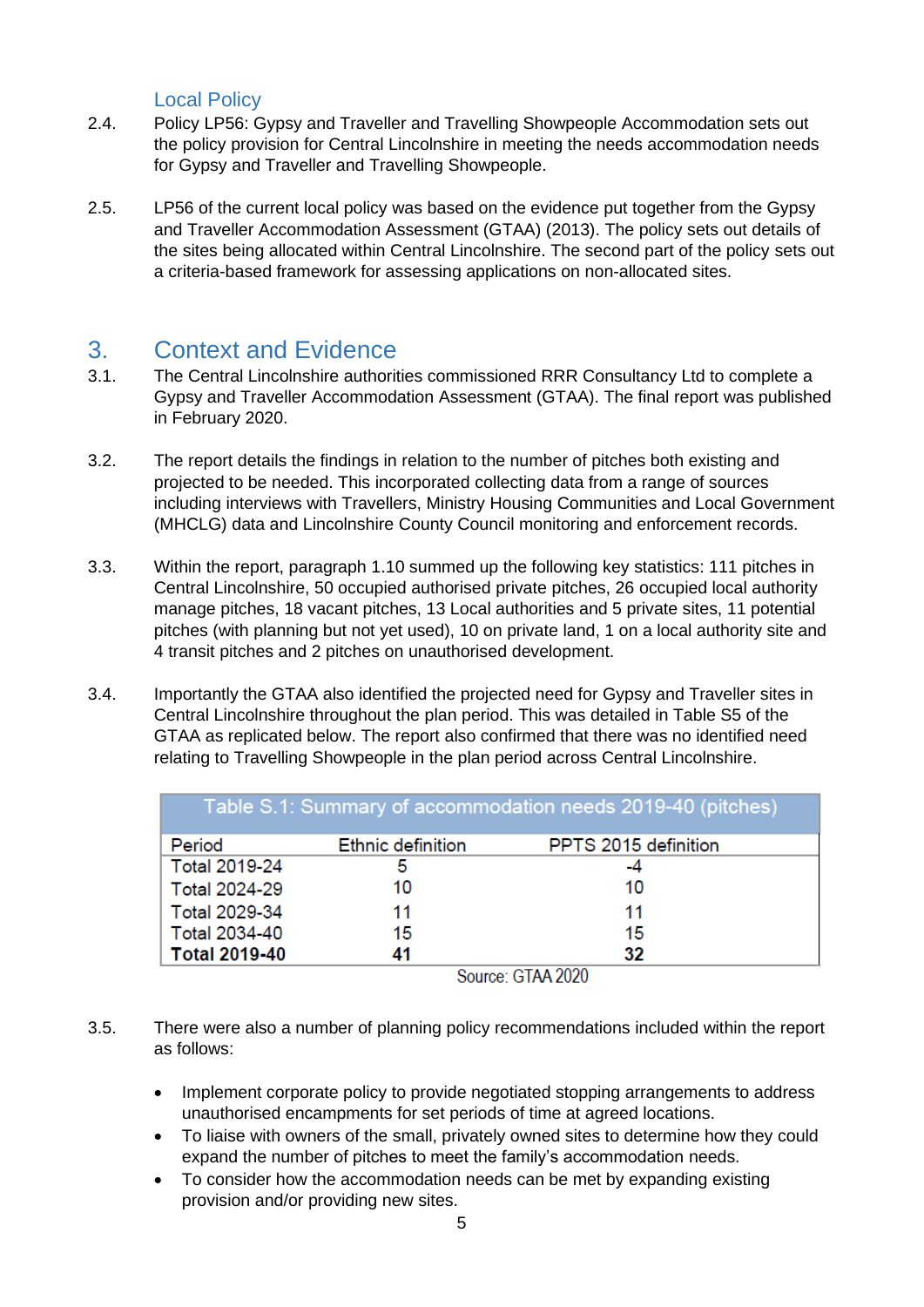- To consider alternative options for developing new sites such as sites developed on a cooperative basis, shared ownership, or small sites owned by a local authority, but rented to families for their own use.
- To consider alternative site funding mechanisms such as: site acquisition funds; loans for private site provision through Community Development Financial Institutions; and joint ventures with members of the Gypsy and Traveller community.
- To consider safeguarding Gypsy, Traveller and Travelling Showpeople sites and yards with permanent planning permission for their current use unless it can be demonstrated that they are no longer needed to meet identified need.
- The population size and demographics of the Gypsy, Traveller and Travelling Showpeople communities can change rapidly. As such, their accommodation needs should be reviewed every 5 to 7 years.
- 3.6. There were also recommendations for the management and monitoring of sites within Central Lincolnshire.
- 3.7. In an effort to address this identified need, the Central Lincolnshire Authorities commissioned RRR Consultancy Ltd to undertake additional work to investigate how the need would be best met.
- 3.8. In April 2021 the Meeting the Accommodation Needs of Gypsies and Travellers report was published. This report details findings of research into what and where the need was arising, and potential ways in which it could be met and involved a number of data sources including face to face meetings with the Gypsy and Traveller community.
- 3.9. This report identified a number of in-principle ways to deliver additional pitches that would help meet the need and some site-specific analysis. It also calculated the potential new pitches these actions would create.
- 3.10. These recommendations have informed the policy in the new plan and will continue to be monitored to ensure delivery does meet needs.

#### <span id="page-5-0"></span>4. Issues and Options Consultation

- 4.1. During the Issues and Options consultation in 2019 various proposals and questions were asked.
- 4.2. Proposal 21 related to Gypsies and Travellers and it stated:

"It is intended that the evidence of need for accommodation for Gypsies and Travellers and Travelling Showpeople will be refreshed, and the new Local Plan will account for any requirements for land or policy provision arising from this evidence."

- 4.3. Question 21 then went on to ask "Are you aware of any specific needs for Gypsy, Traveller or Travelling Showpeople Accommodation in Central Lincolnshire? If yes, please provide details."
- 4.4. The responses to Question 21 can be summarised as:
	- Provide well-managed sites near to main roads.
	- There must be a need otherwise they wouldn't squat every year on common land.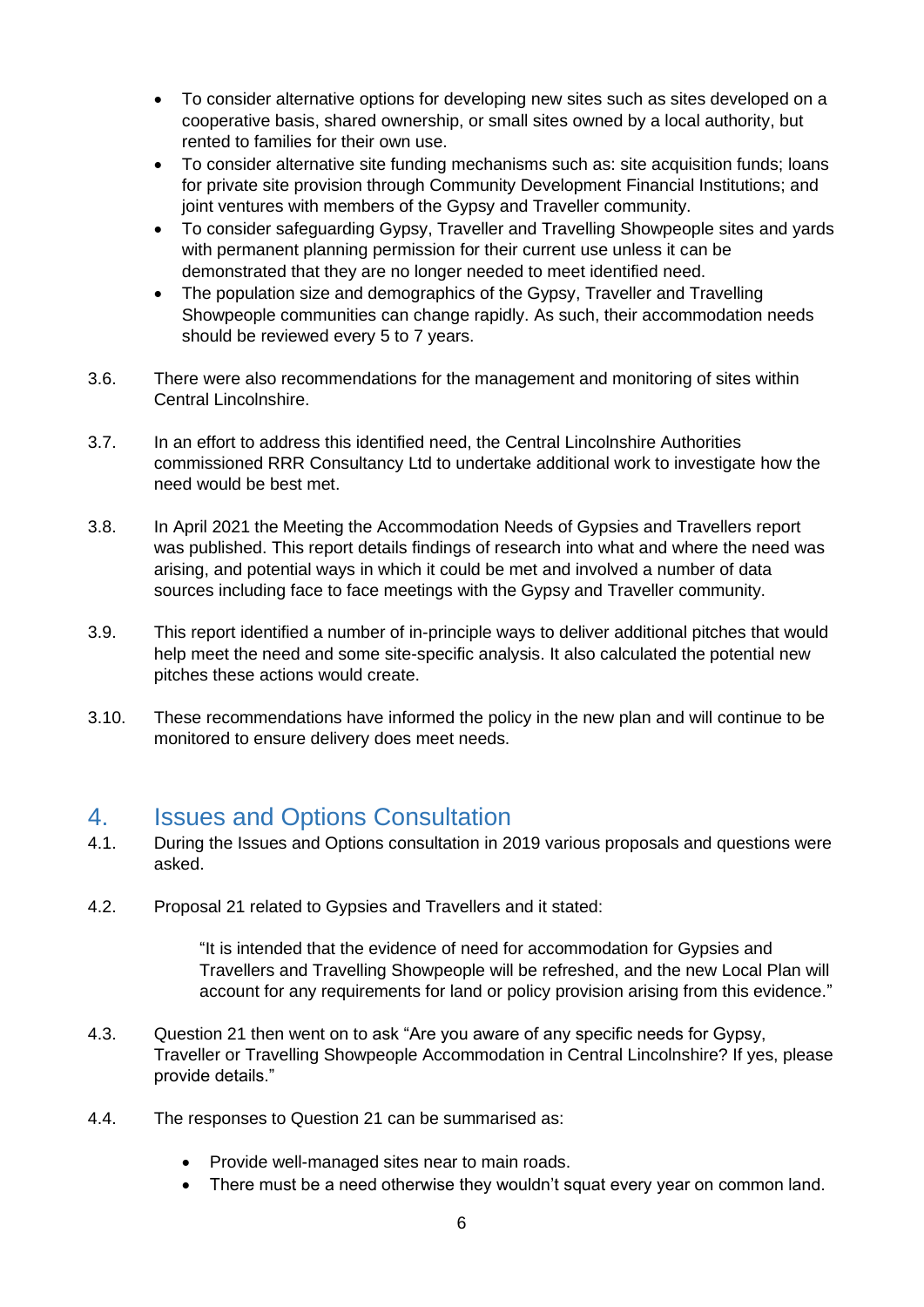- A number of incidences of illegal caravans locating in the city area over recent months highlights the need to review current needs and requirements and how the new plan may address them.
- Reconsider the Gypsy and Traveller site in Trentport Road, Marton It is a totally inappropriate site for this area.
- There should be no concentrations of sites in one place.
- Based on discussions had with travellers and Local Authorities experience of travellers, the main identified need for travellers is transit sites. Transit sites are required close to major routes providing facilities to enable Gypsy and Travellers to have an available place to stop while travelling. It is expected this will be a recommendation that comes out of the GTAA. The GTAA is due by the end of 2019.
- There is a need to identify appropriate sites to allow them to live freely. Unrealistic to have no provision but prosecute inappropriate land use. Providing facilities and upholding the law needs to run concurrently.
- Not aware of any specific needs.
- Current need appears to be fulfilled in this area.
- Potential harm to heritage assets and their settings must be assessed.
- Already a site which will be used and is capable of expansion. Will be sustainable with wind and solar and water and food. Also access to Trent for transport.
- 4.5. The consultation report identified the next steps in this piece of work as "3.79. A new Gypsy and Traveller Accommodation Assessment will be undertaken, and the findings will be addressed through the plan. Specific proposals will be brought to the Committee for consideration as part of the draft plan".

## <span id="page-6-0"></span>5. Regulation 18 Consultation

- 5.1. A Consultation Draft of the Local Plan was published for consultation between 30 June and 24 August 2021. During this eight-week consultation comments were received on the plan, the policies within the plan, and supporting information and evidence.
	- Objections to the existing Gypsy and Traveller site at Marton on the following grounds:
		- o Inadequate access;
		- o Impact on neighbouring cemetery;
		- o Flood risk on the only access road;
		- o Proximity of other Gypsy and Traveller sites;
		- o Incapable of sewage connection at site;
		- o Impacts on historic environment and archaeology;
		- o Limited facilities available locally including public transport;
		- o Impact on open countryside; and
		- o Strong local opposition which would preclude the opportunity of integrated co-existence
- 5.2. The comments received were carefully considered. The issues being raised during the examination of the 2017 Local Plan where this site was allocated. Nothing has changed on this site, and it is still considered to be a suitable site for Gypsy and Traveller pitches.

## <span id="page-6-1"></span>6. Proposed Approach in Draft Local Plan

6.1. The policy in the Local Plan is separated into three distinct parts.